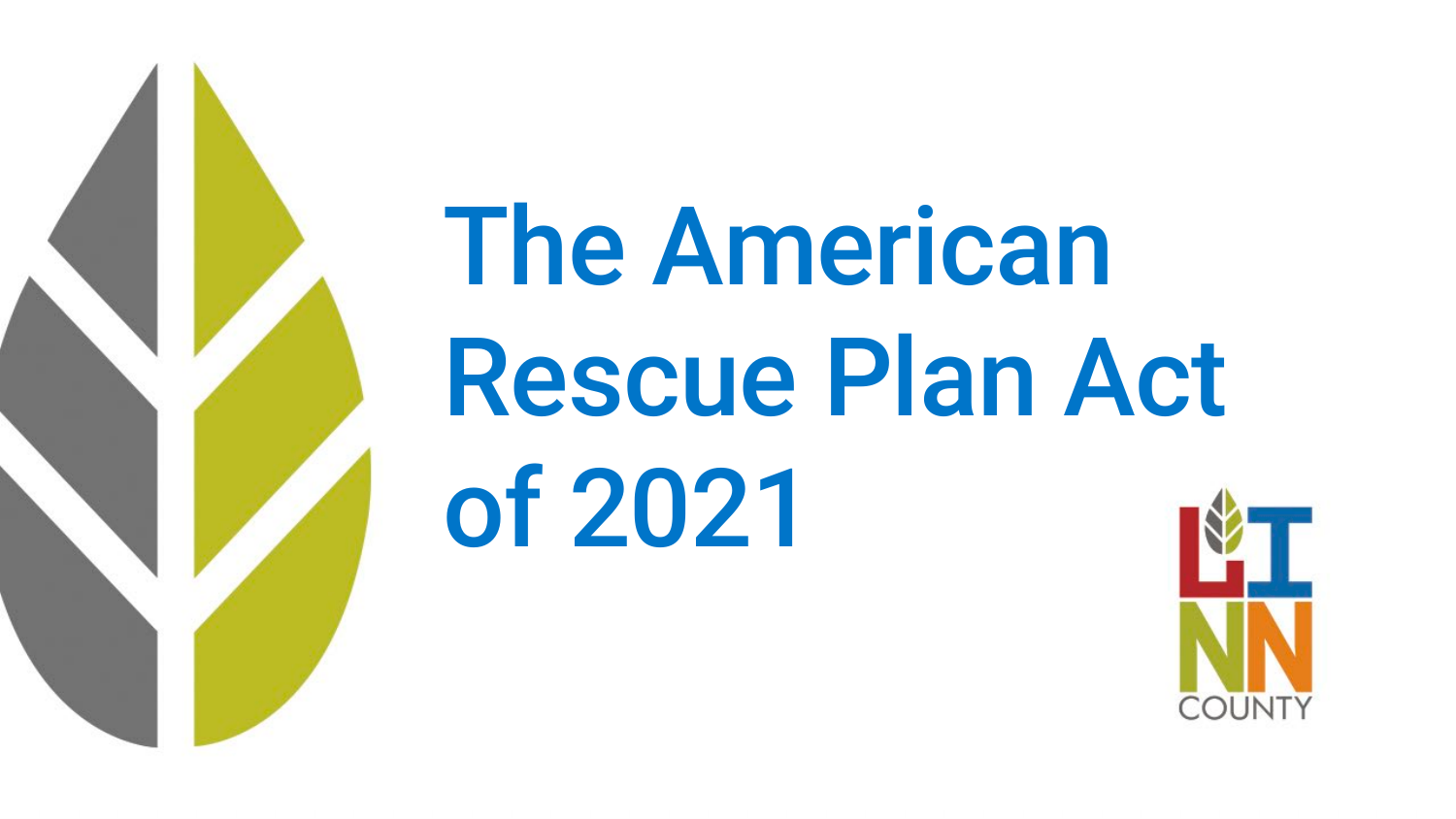# **Background**

- \$1.9 trillion funding to facilitate recovery from the economic and health effects of COVID-19
	- o Direct financial payments to qualifying families
	- o Extended unemployment assistance
	- o Emergency rental assistance, housing vouchers, and utility assistance
	- Food aid and nutrition assistance
	- o Increased child tax credit
	- o School and child care block grants
	- o Restaurant revitalization fund and Paycheck Protection Program

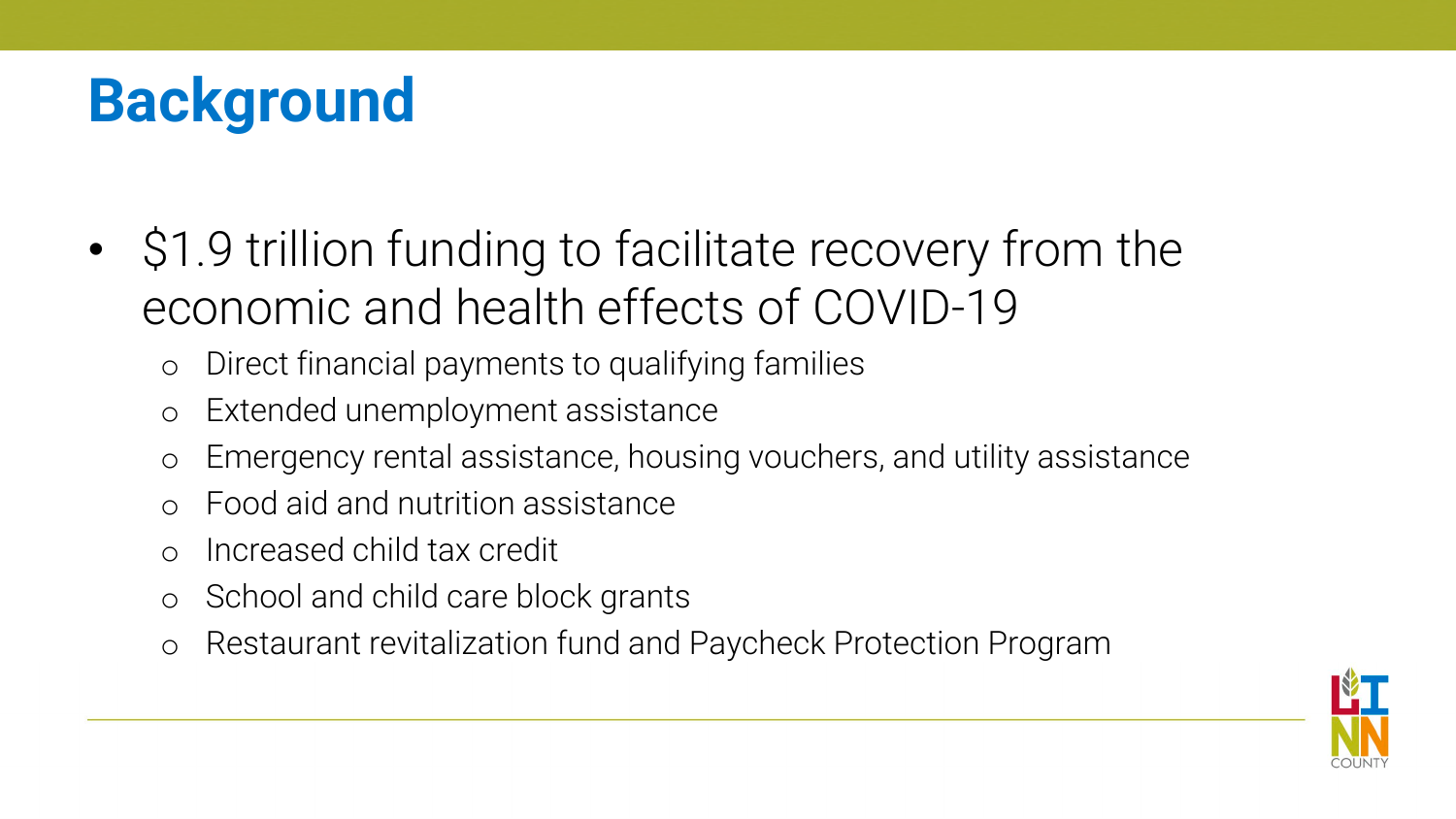

\$350 billion Coronavirus State and Local Recovery Funds

- Support to state, local, and tribal governments to help the response to and recovery from the COVID-19 public health emergency
	- o Fight the pandemic
	- o Support organizations struggling with public health and economic impacts
	- o Maintain public services
	- o Build a strong, resilient, and equitable recovery

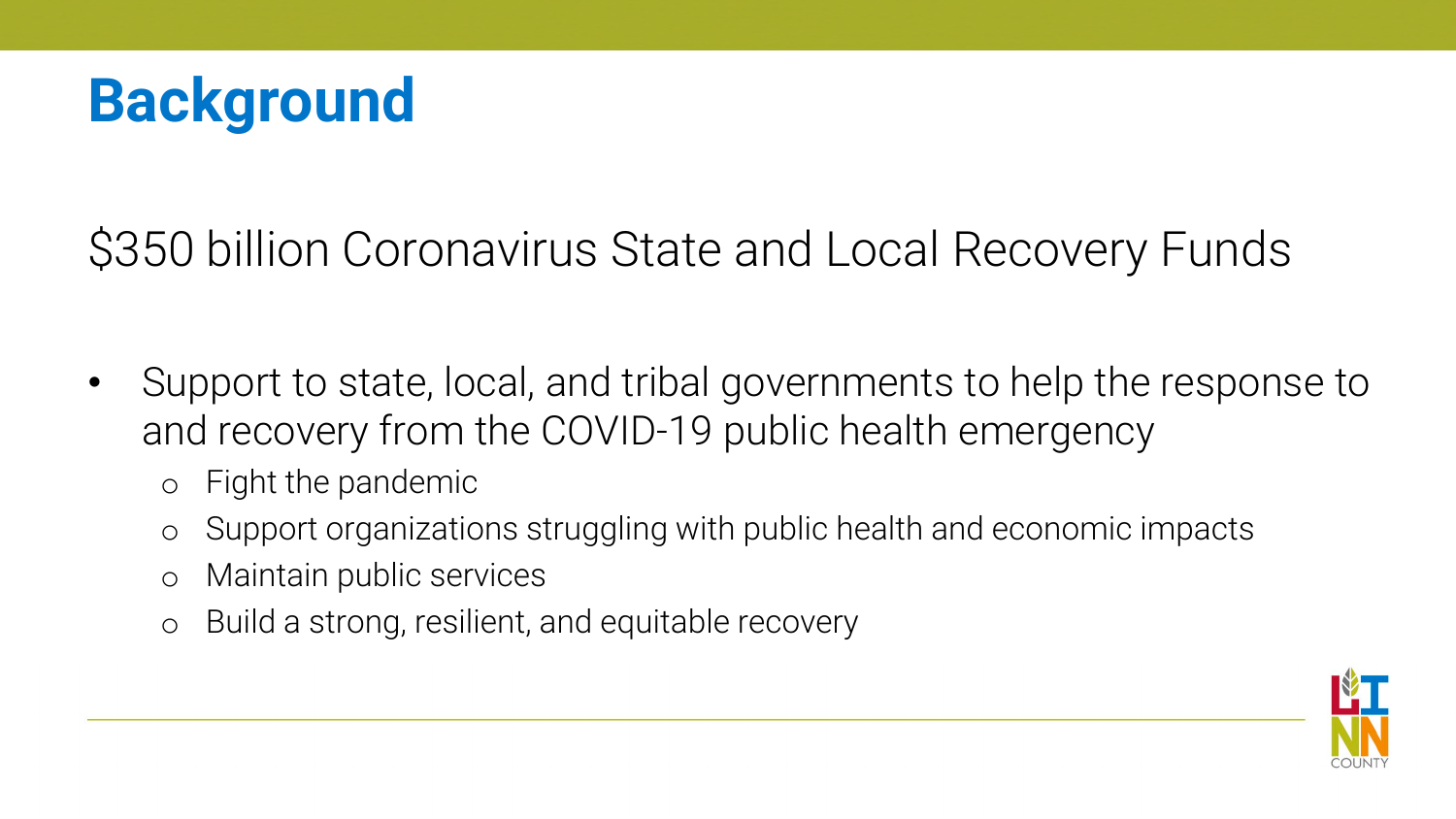# **Linn County**

• \$44,034,983

• Two installments

- May cover costs incurred beginning March 3, 2021
- Deadline to incur costs December 31, 2024
- Deadline to spend funds December 31,2026

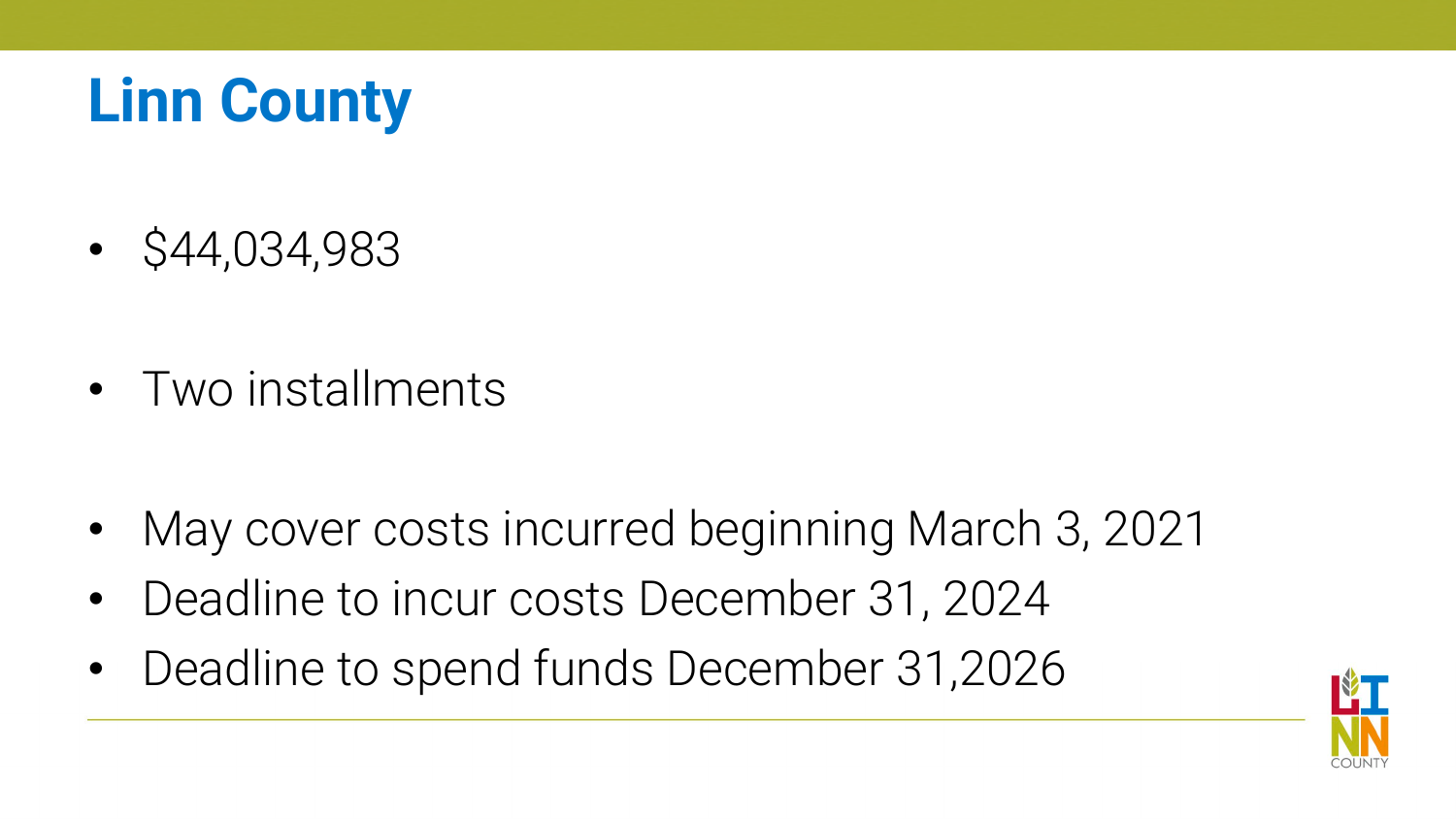#### **Linn County Cities – ARPA Funding**

| Cedar Rapids        | \$ | 28,000,000 |
|---------------------|----|------------|
|                     |    |            |
| Alburnett           | \$ | 104,000    |
| Bertram             | \$ | 43,000     |
| <b>Center Point</b> | \$ | 381,000    |
| <b>Central City</b> | \$ | 193,000    |
| Coggon              | \$ | 99,000     |
| Ely                 | \$ | 349,000    |
| Fairfax             | \$ | 426,000    |
| Hiawatha            | \$ | 1,106,000  |
| Lisbon              | Ś  | 335,000    |
| Marion              | \$ | 6,014,000  |
| <b>Mount Vernon</b> | \$ | 666,000    |
| Palo                | Ś  | 159,000    |
| Prairieburg         | \$ | 28,000     |
| <b>Robins</b>       | \$ | 527,000    |
| Springville         | \$ | 169,000    |
| Walford             | Ś  | 215,000    |
| Walker              | \$ | 118,000    |
|                     | \$ | 10,932,000 |

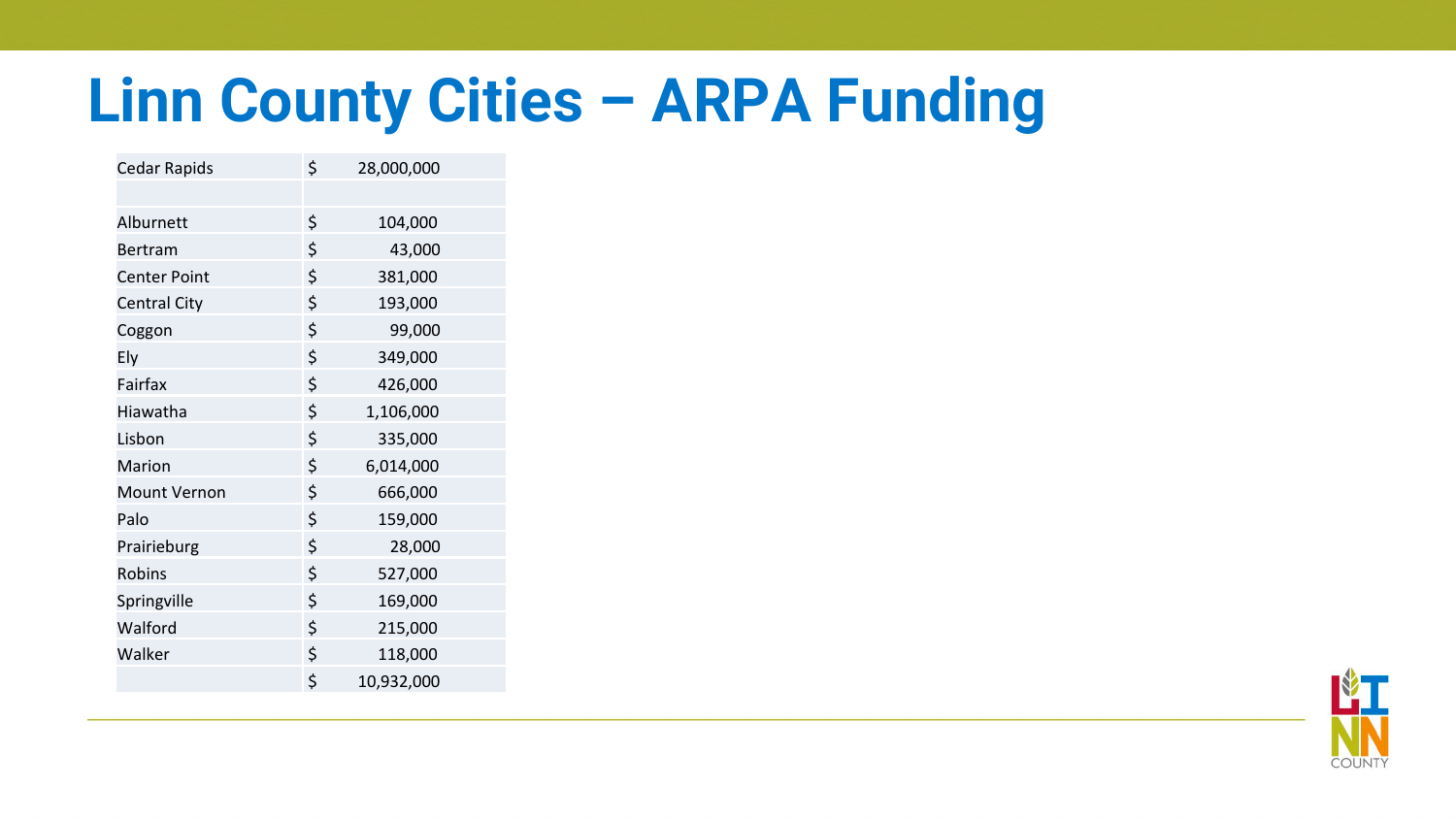#### **Eligible Uses**

A. Support the COVID-19 pubic health and economic response

B. Provide premium pay for eligible workers doing essential work

C. Replace lost public sector revenue

D. Invest in water, sewer, and broadband infrastructure

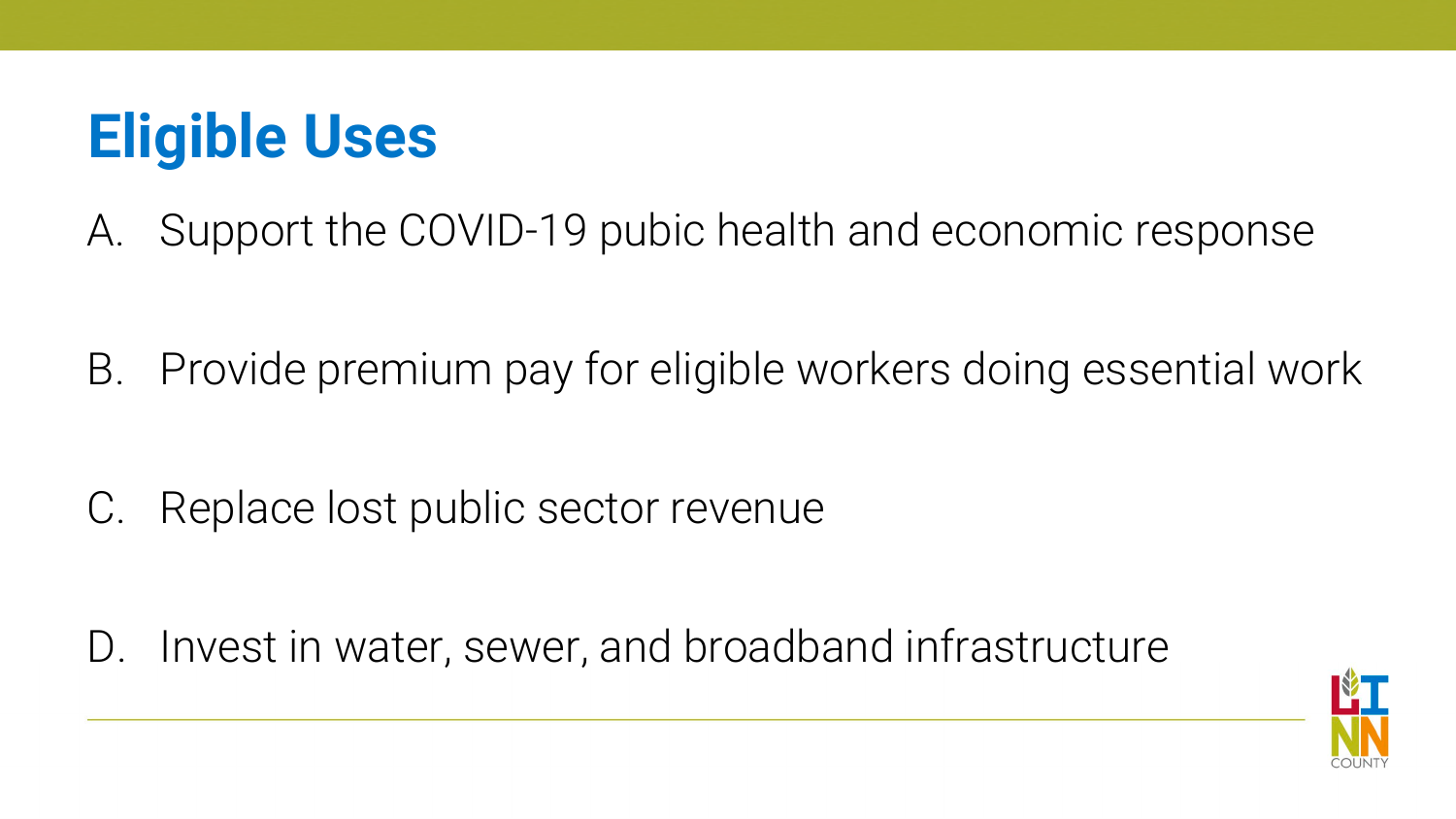### **Ineligible Uses**

- A. Deposits into pension funds
- B. Offsetting a reduction in tax revenue
- C. Paying off debt
- D. Establishing "rainy day" reserve funds
- E. Matching funds for other federal programs
- Ineligible uses of funds are subject to repayment

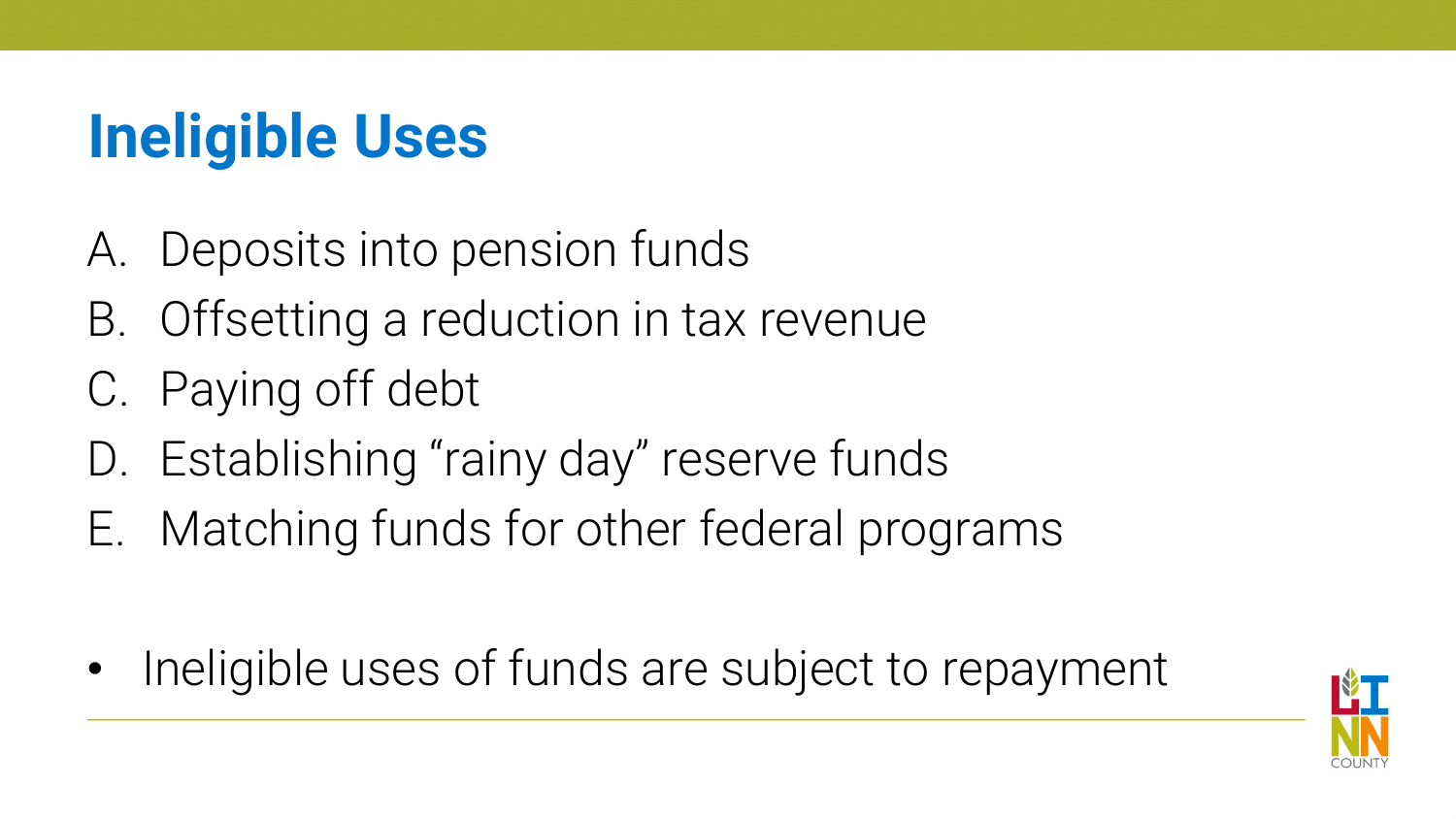# **ARPA Coordinating Committee**

Ashley Balius **Darrin Gage** Sara Bearrows Dawn Jindrich Pramod Dwivedi Tamara Marcus Steve Estenson Brent Oleson Sonia Evans David Thielen

Joi Alexander Garth Fagerbakke

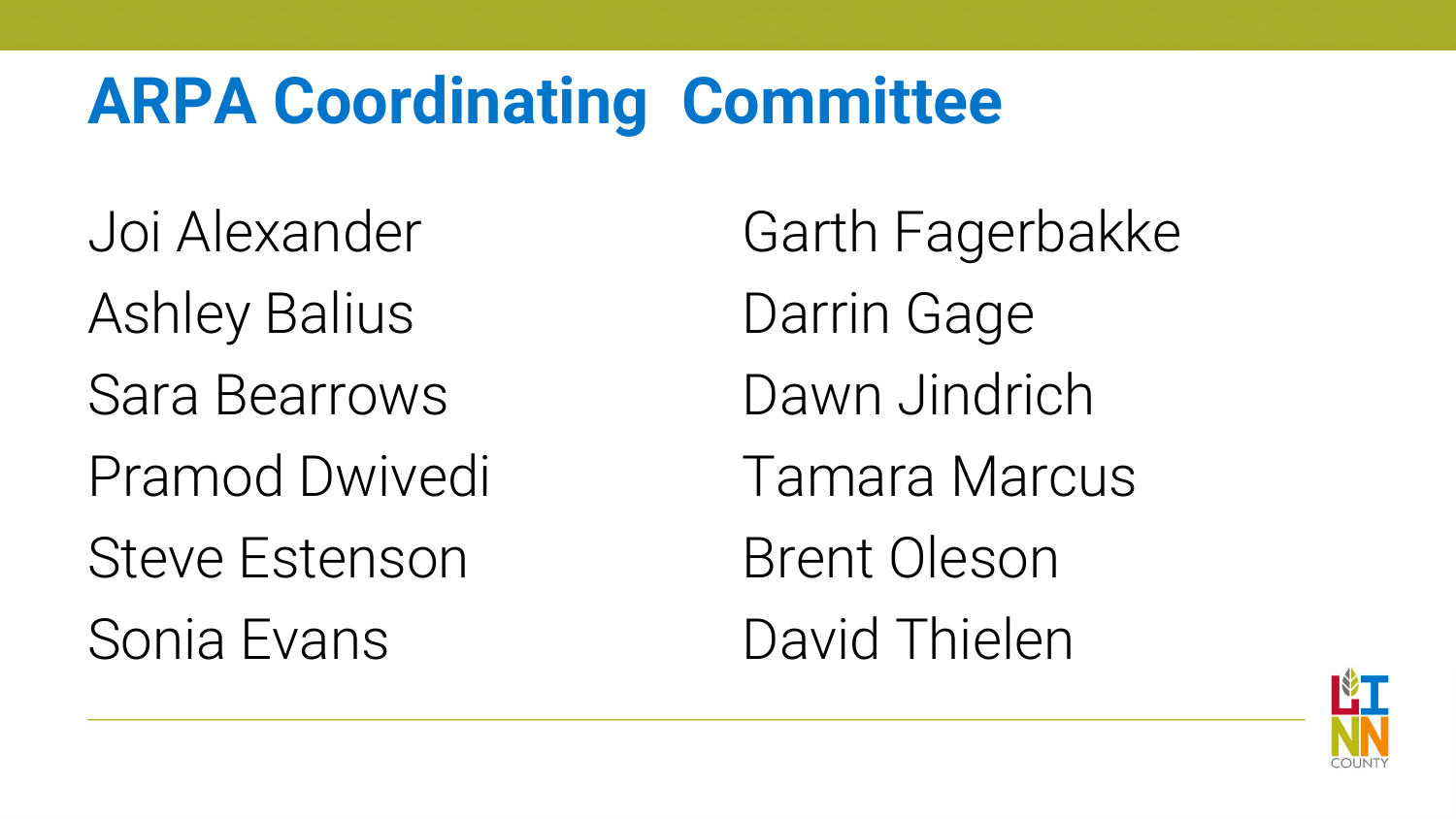#### **Assessing Local Needs**

- Three public engagement forums
- Community impact survey
- Online surveys
- Linn County cities
- Ongoing community meetings
- Linn County departments

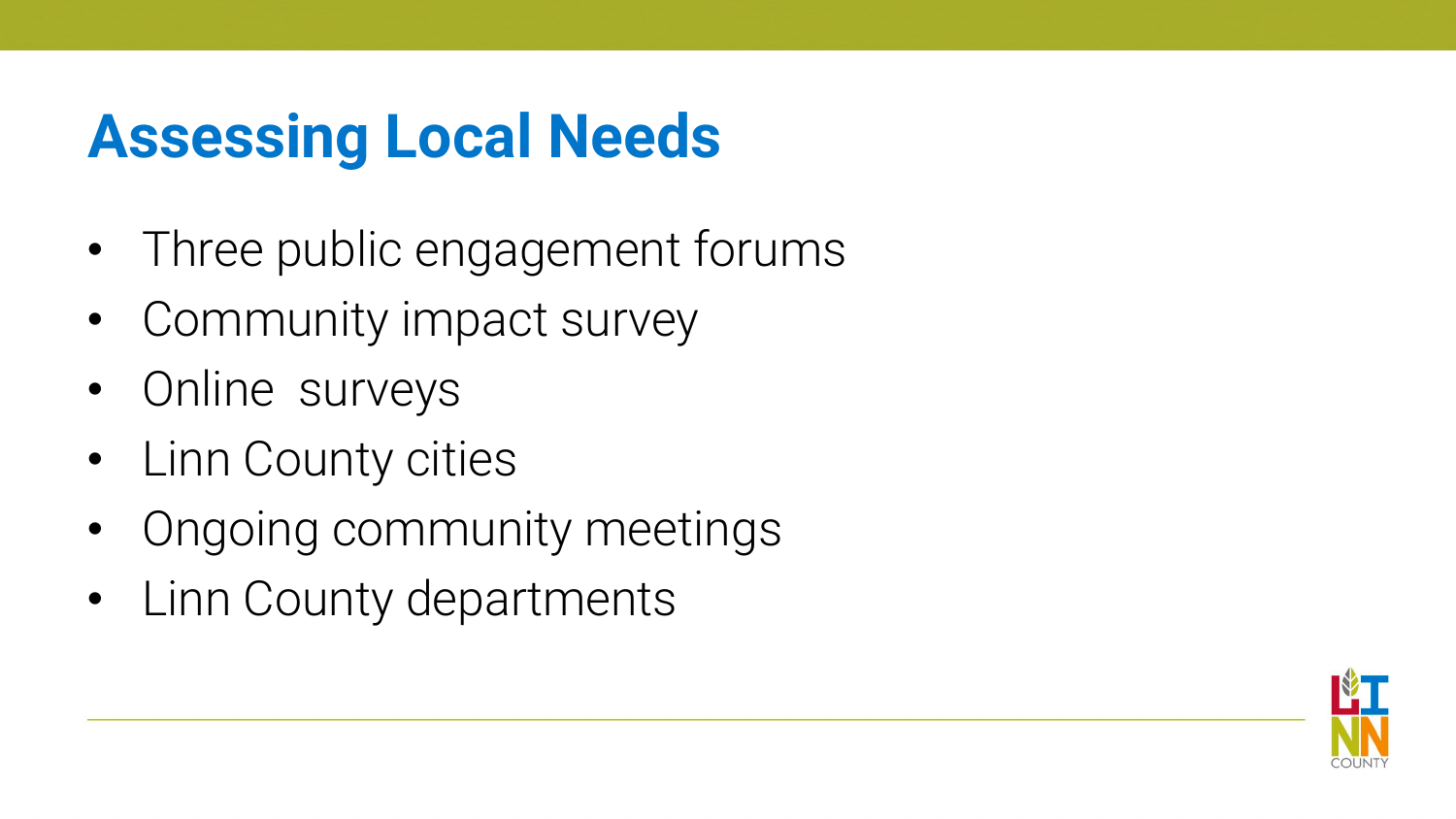# **Available Funding (Round 1)**

(Prior to issuance of the Final Rule) ARPA first federal installment - \$22 million

Lost revenue - \$7 million Administration - \$4 million

Available for distribution - \$11 million

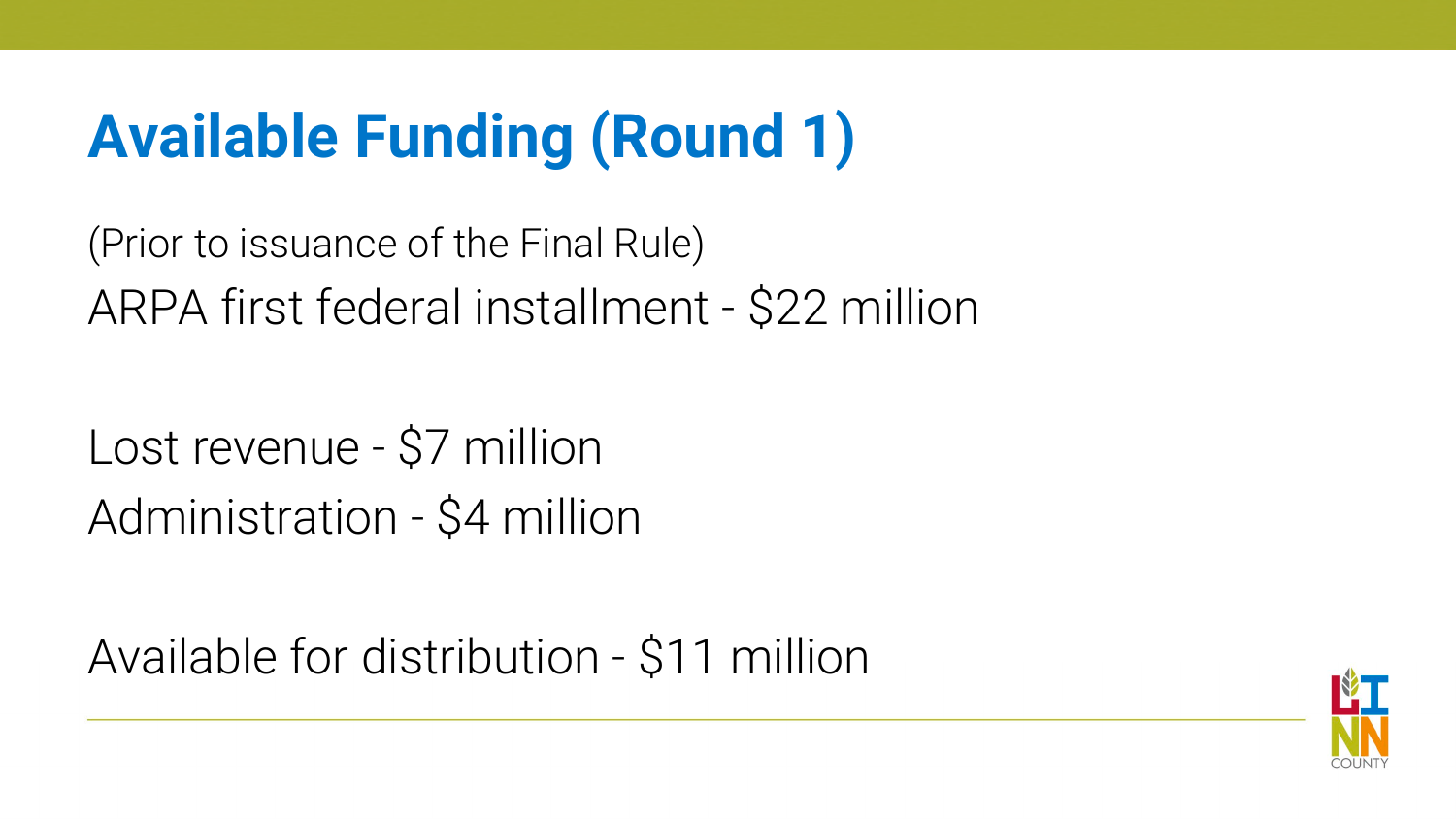# **Round 1 Funding Objectives**

• Prioritize public health, negative economic impacts, and water and sewer infrastructure

• Distribute funds across a variety of uses throughout Linn **County** 

• Invest in one-time uses that leverage other funding sources

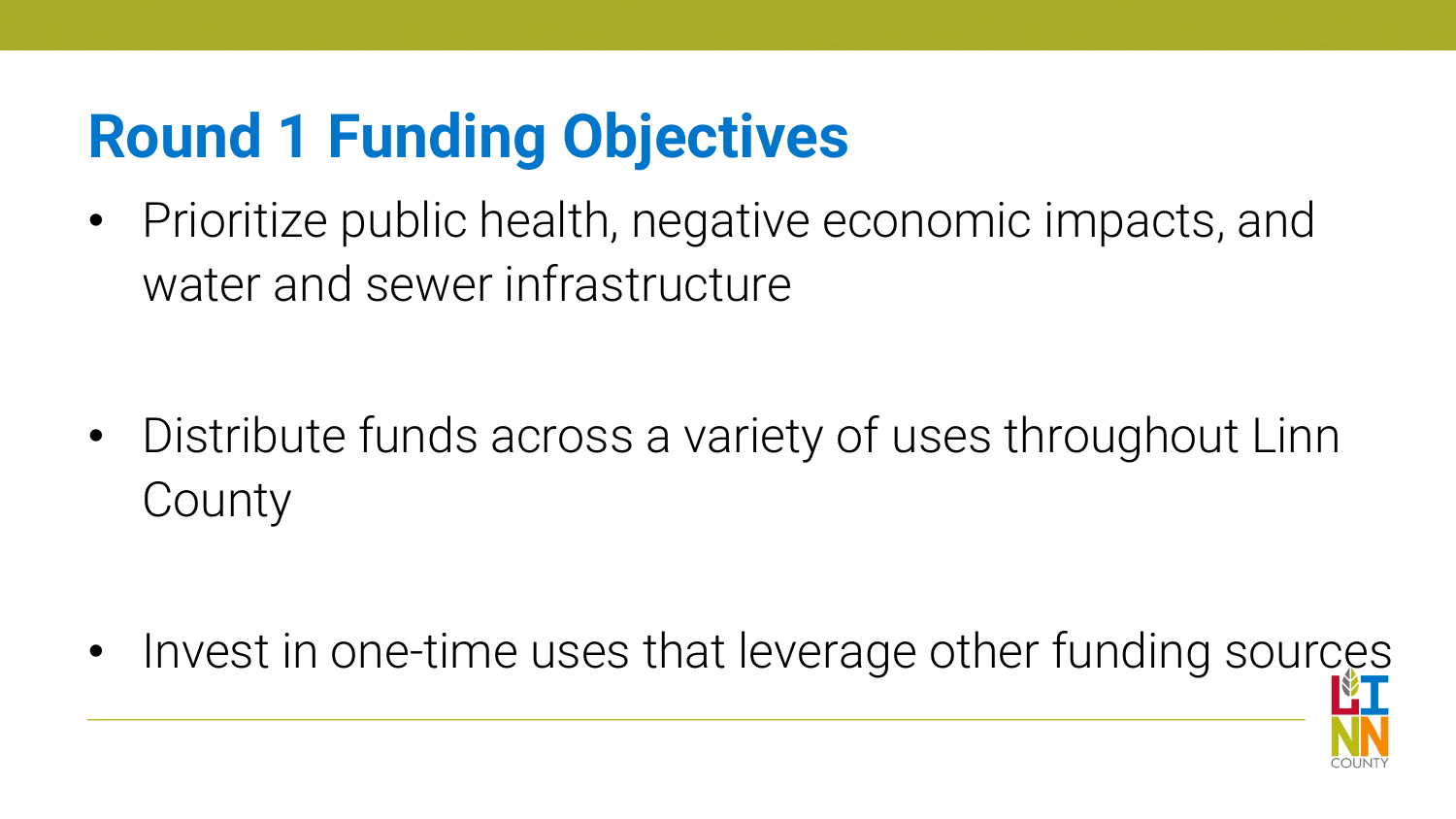#### **Round 1 Funding Categories**

Responding to the Public Health Emergency and its Negative Economic Impacts \$5,500,000

Investing in Water and Sewer Infrastructure \$5,500,000

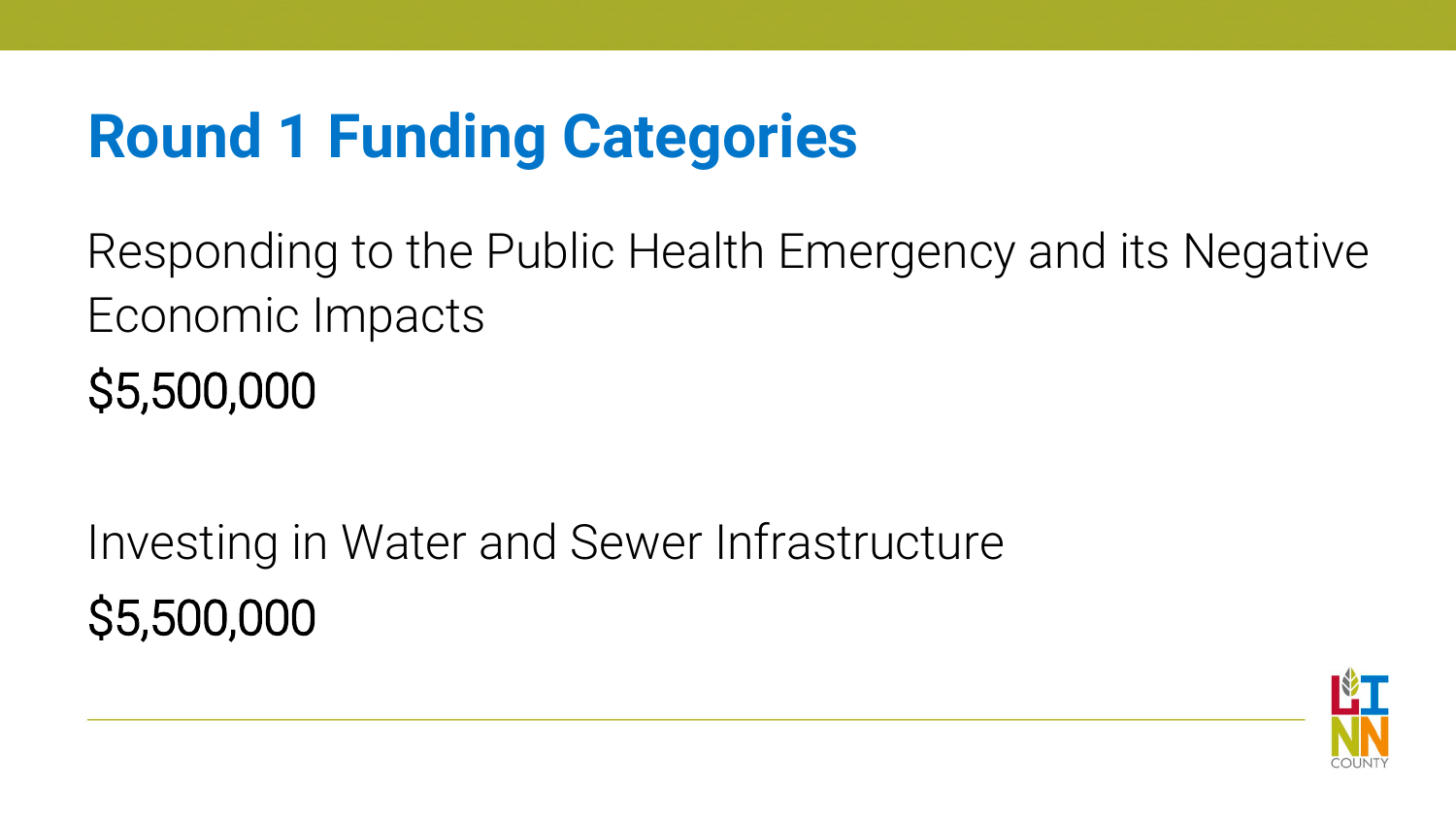#### **Funding Categories – Round 1**

#### Responding to the Public Health Emergency

- COVID-19 mitigation and prevention
- Public health services
- Medical expenses
- Behavioral health care and services
- Mental health treatment
- Crisis care
- Substance use treatment
- Preventing and responding to violence and victims of crime
- Investments in facilities that respond to COVID-19

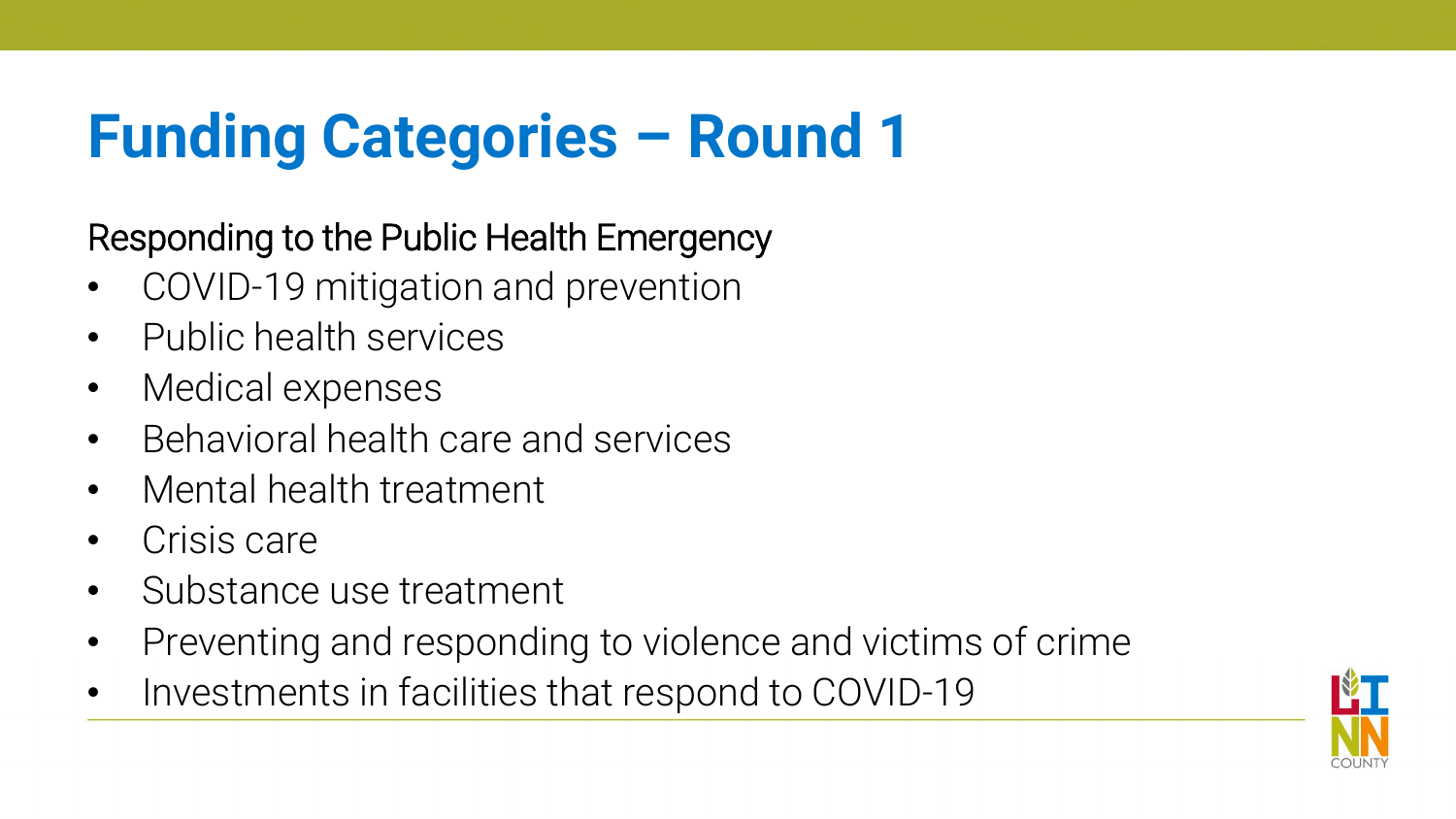# **Funding Categories – Round 1**

Responding to Negative Economic Impacts

- Households and Communities
	- o Food assistance
	- o Housing, rent, and utility assistance
	- o Legal aid
	- o Education assistance
	- o Job training assistance
	- o Childcare supports
- Small Businesses Loans or grants for financial hardship
- Nonprofit Organizations Loans or grants for financial hardship
- Impacted Industries Travel, tourism, hospitality
-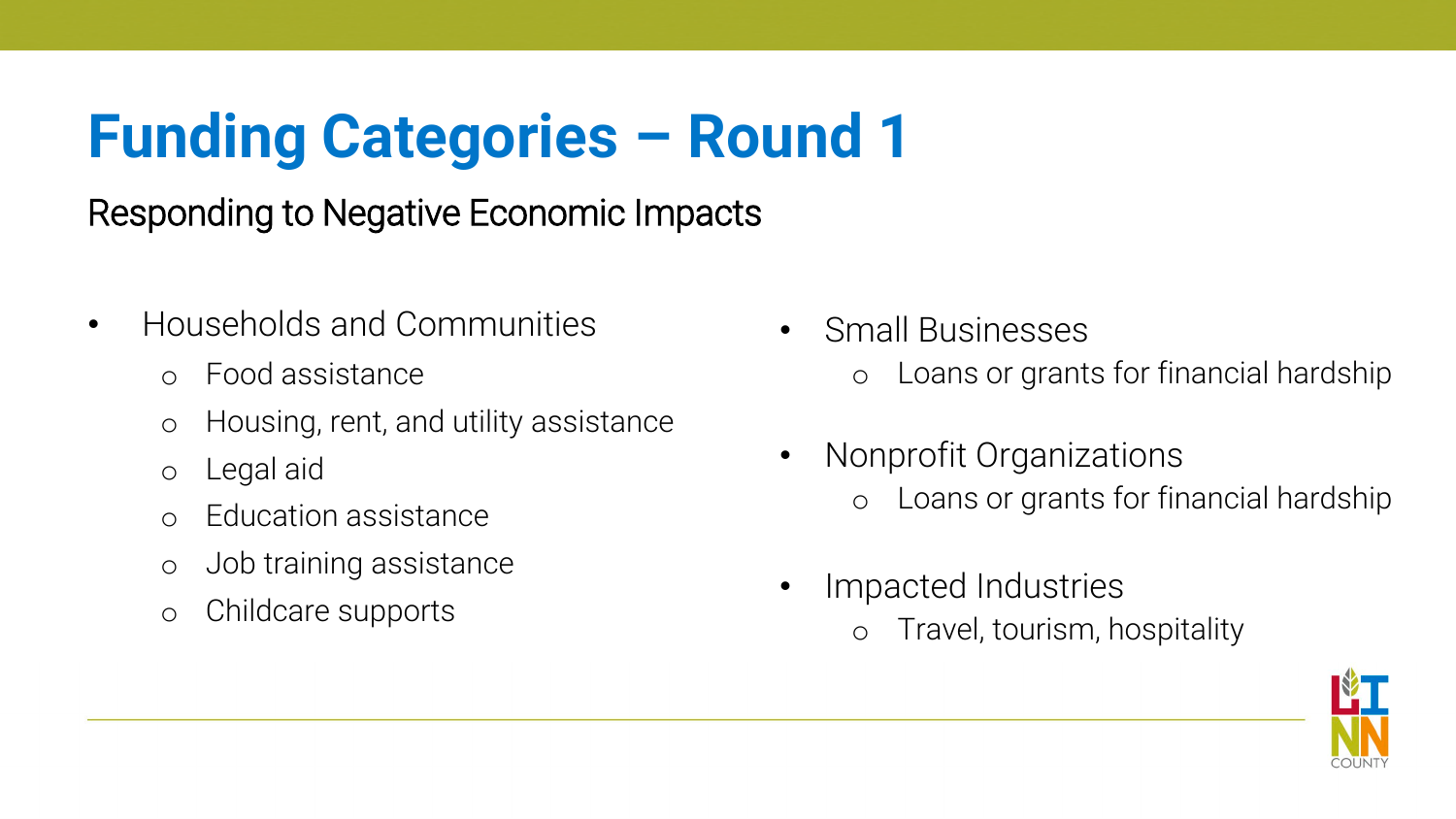### **Funding Categories – Round 1**

Investing in Water and Sewer Infrastructure

- Drinking water
	- o Water quality
	- o Treatment
	- o Transmission and distribution
- Clean water
	- o Pollution
	- o Water treatment, collection, and conveyance
	- o Storm sewer infrastructure

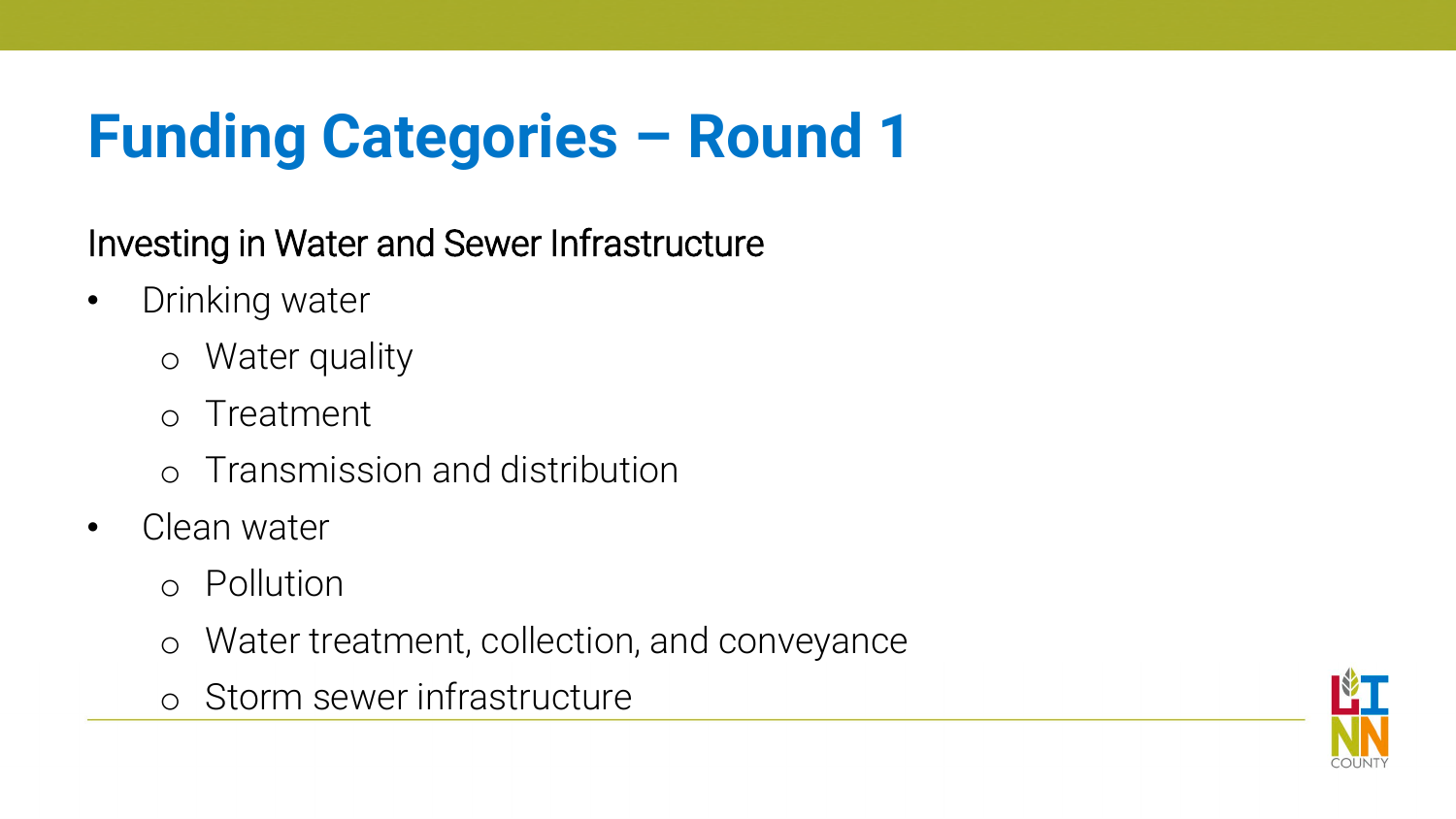# **Eligible Applicants**

- Non-profits
- Businesses
- Cities
- Schools
- Linn County departments
- Non-profits with a religious affiliation must serve the general public
- Unique Entity Identifier (SAM)
	- o Entities doing business with the federal government
	- o Sam.gov

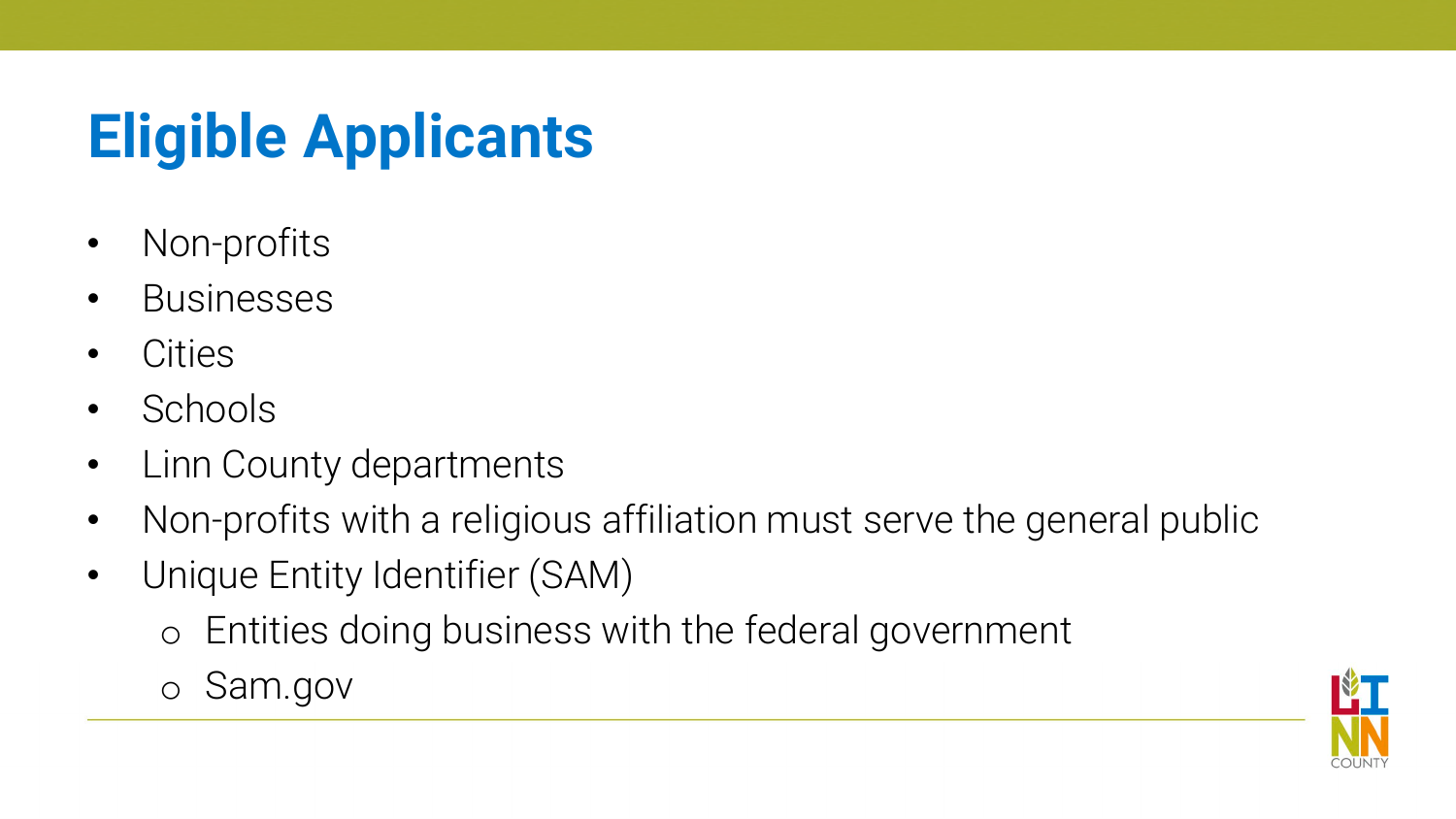### **Application – Key Questions**

- Describe the project, location, and population served
- Describe the project timeline and milestones
- Describe the COVID-19 connection
- Describe the project goals and objectives
- Provide a project budget and describe funding of future operations

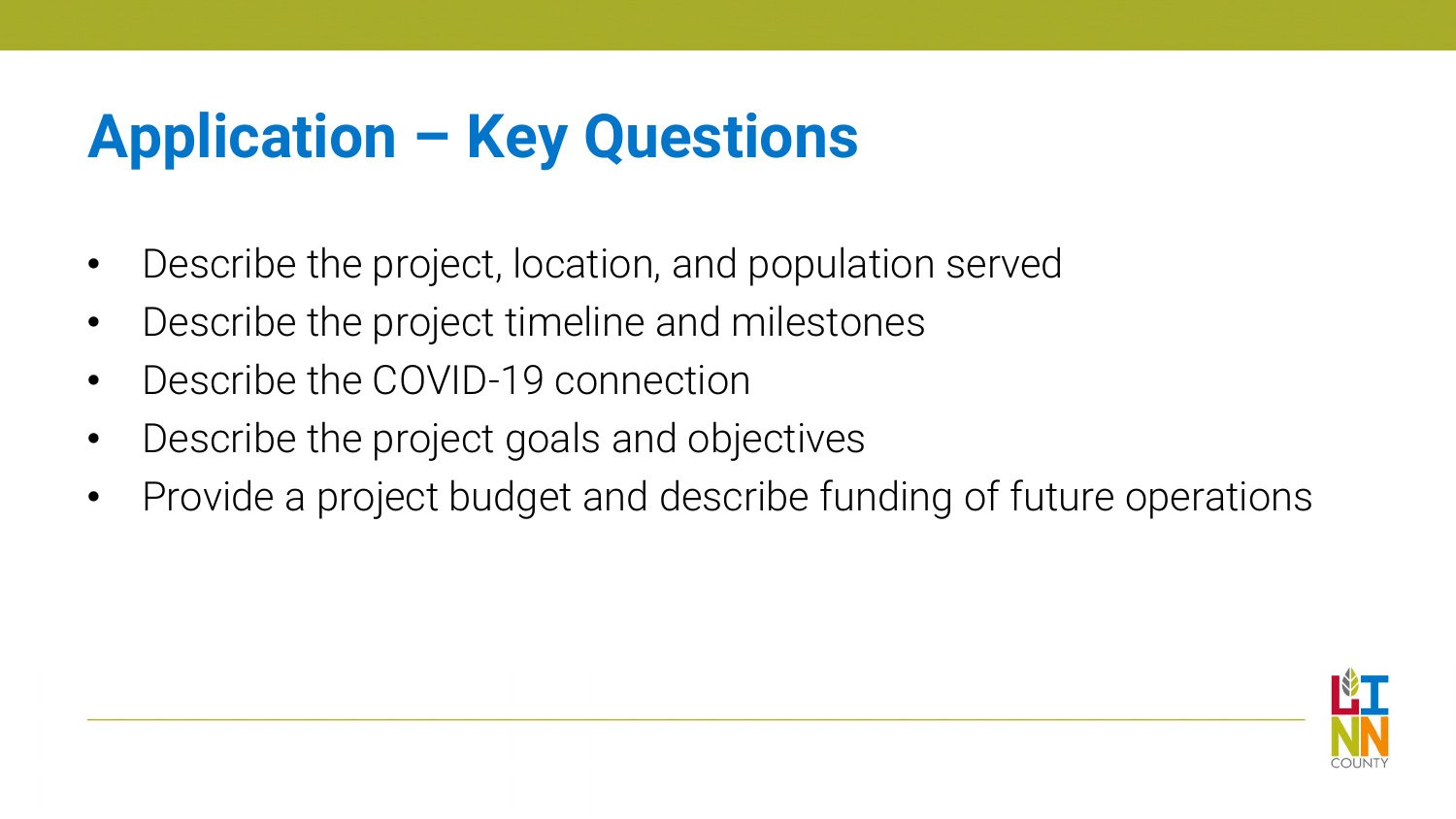

119 applications

\$76,786,462.96

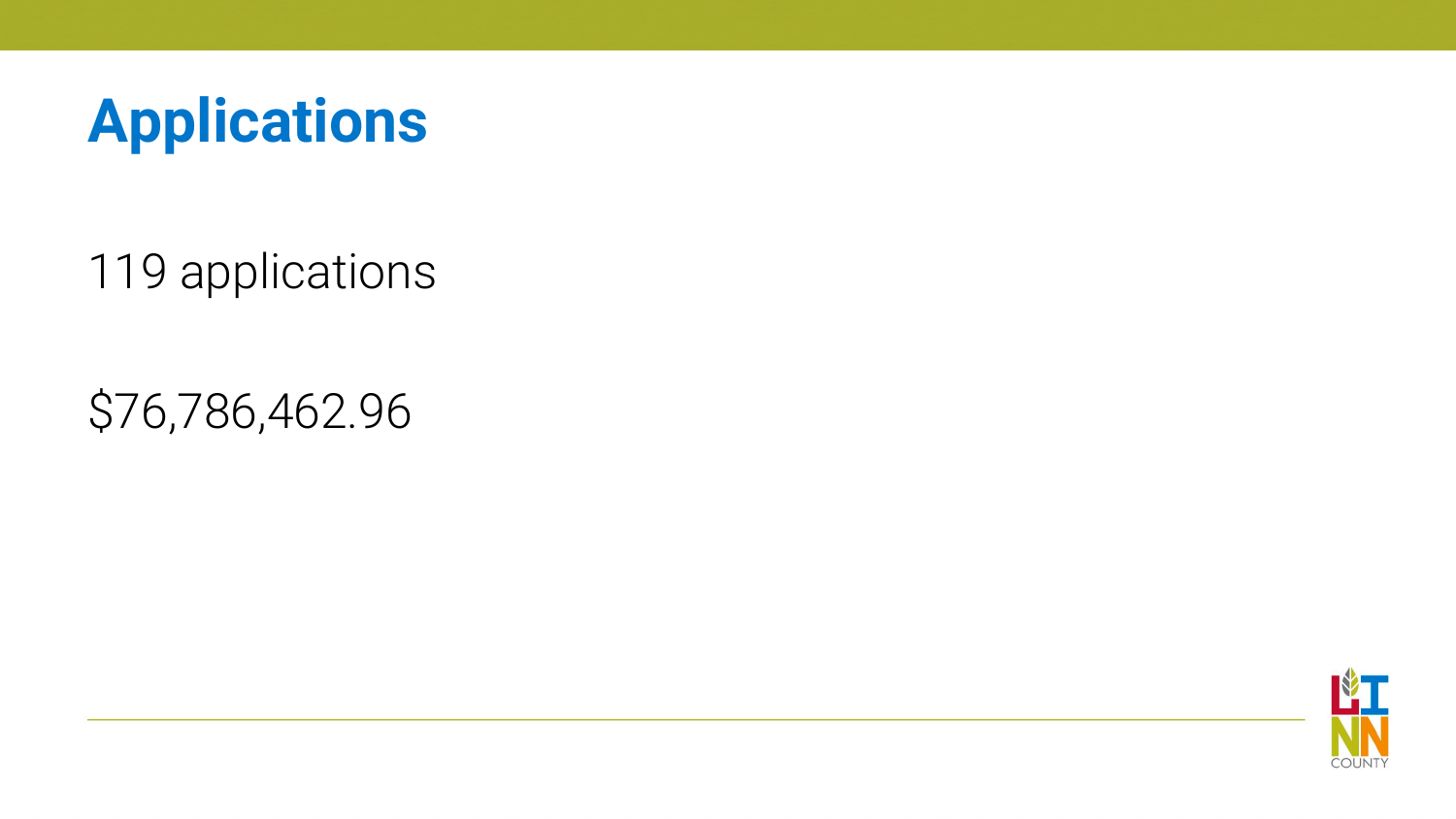# **Applications**

- Category A Negative Economic Impacts 16 applications totaling \$7,120,819.42
- Category  $A -$  Affordable Housing 4 applications totaling \$1,988,621.00
- Category  $A -$  Public Health 7 applications totaling \$3,356,817.00
- Category  $A -$  Social Services 17 applications totaling \$3,529,194.00
- Category A Capital Investments 21 applications totaling \$27,126,673.15
- Category D Water and Sewer 25 applications totaling \$21,504,473.39

City of Cedar Rapids 10 funded - \$3,000,000.00

Ineligible 17 applications totaling \$7,411,065.00

**Withdrawn** 1 application totaling \$748,800.00

PATCH Program \$1,000,000.00

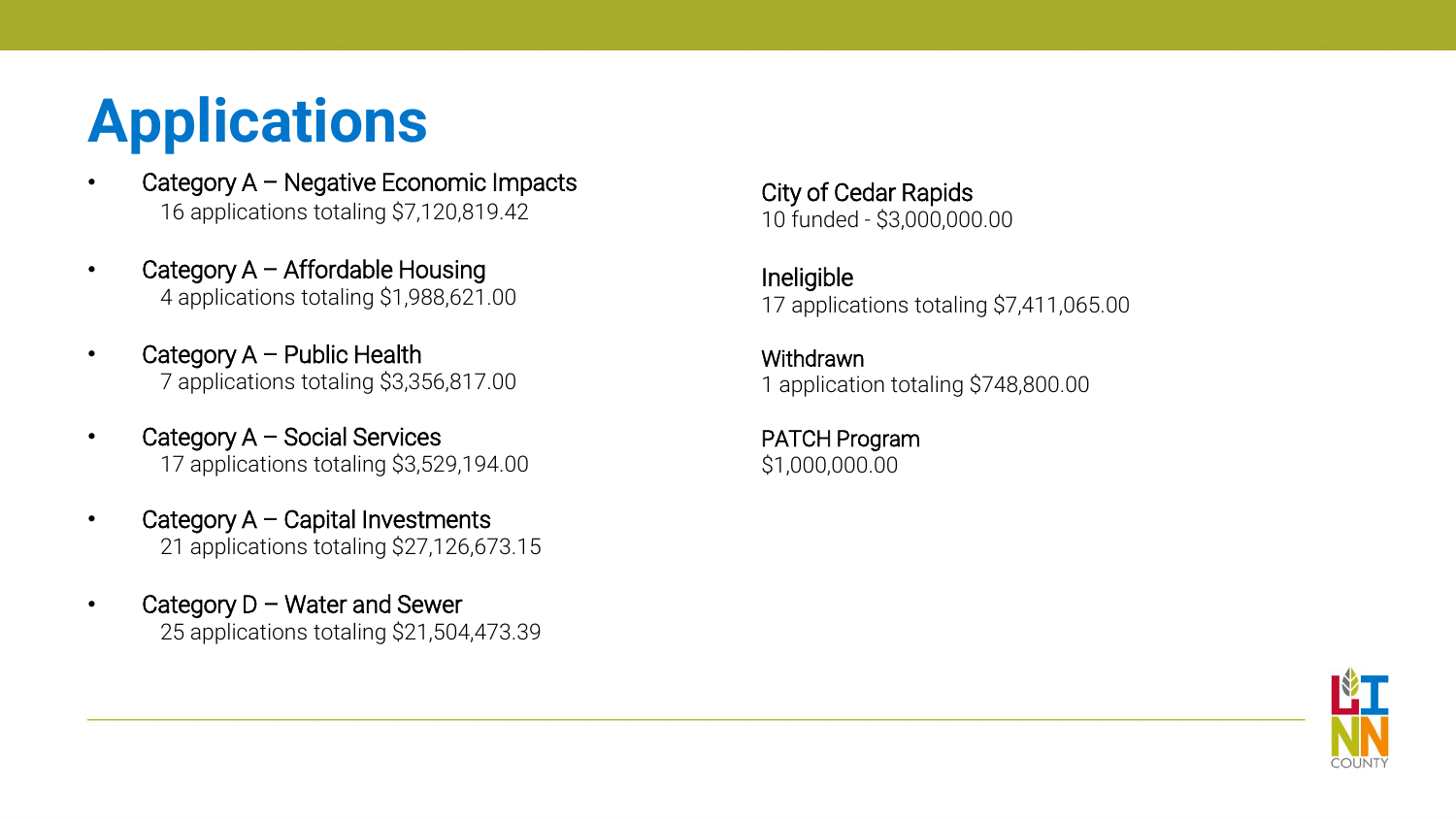#### **Review**

- Category A Negative Economic Impacts
	- o Ashley Balius, Sonia Evans, Dawn Jindrich, Staci Meade

#### Category  $A -$  Public Health

o Pramod Dwivedi, Sonia Evans, Eric Bradley, Brent Oleson

#### • Category A – Social Services

o David Thielen, Sonia Evans, Amy Grunewaldt, Sara Bearrows

#### • Category A – Affordable Housing

- o Ashley Balius, Sonia Evans, David Thielen
- Category  $D W$ ater and Sewer
	- o Darrin Gage, Sonia Evans, Joi Alexander, Steve Estenson, Tam Marcus, Charlie Nichols

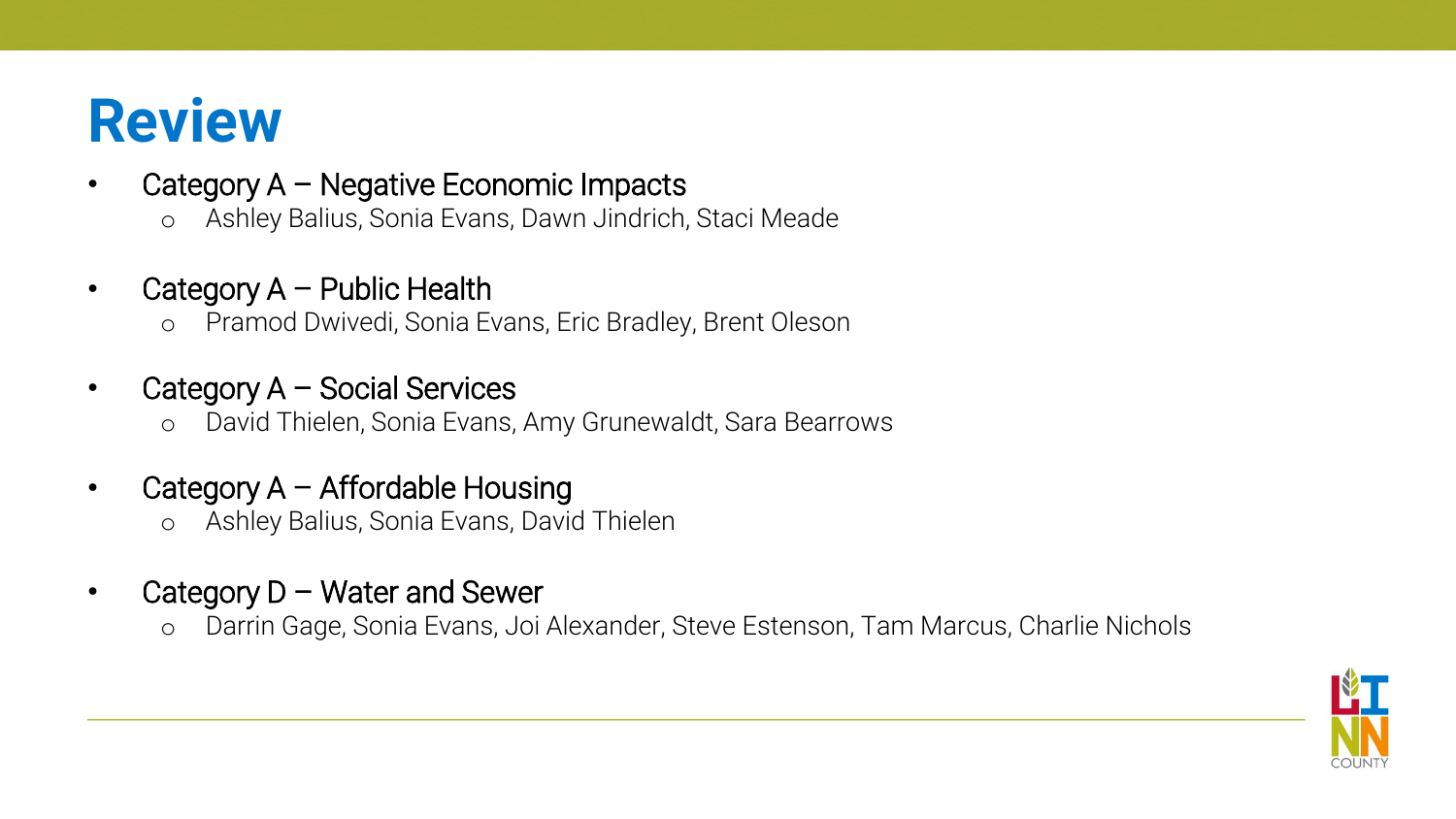### **Review**

- Final Rule effective April 1, 2022
	- o Established standard allowance
	- o Clarified eligible capital expenditures
	- o Expanded eligibility for "*impacted*" and "*disproportionately impacted*"
	- o Added additional eligible water, sewer, and storm water investments
- CDBG-DR
- CDBG-CV